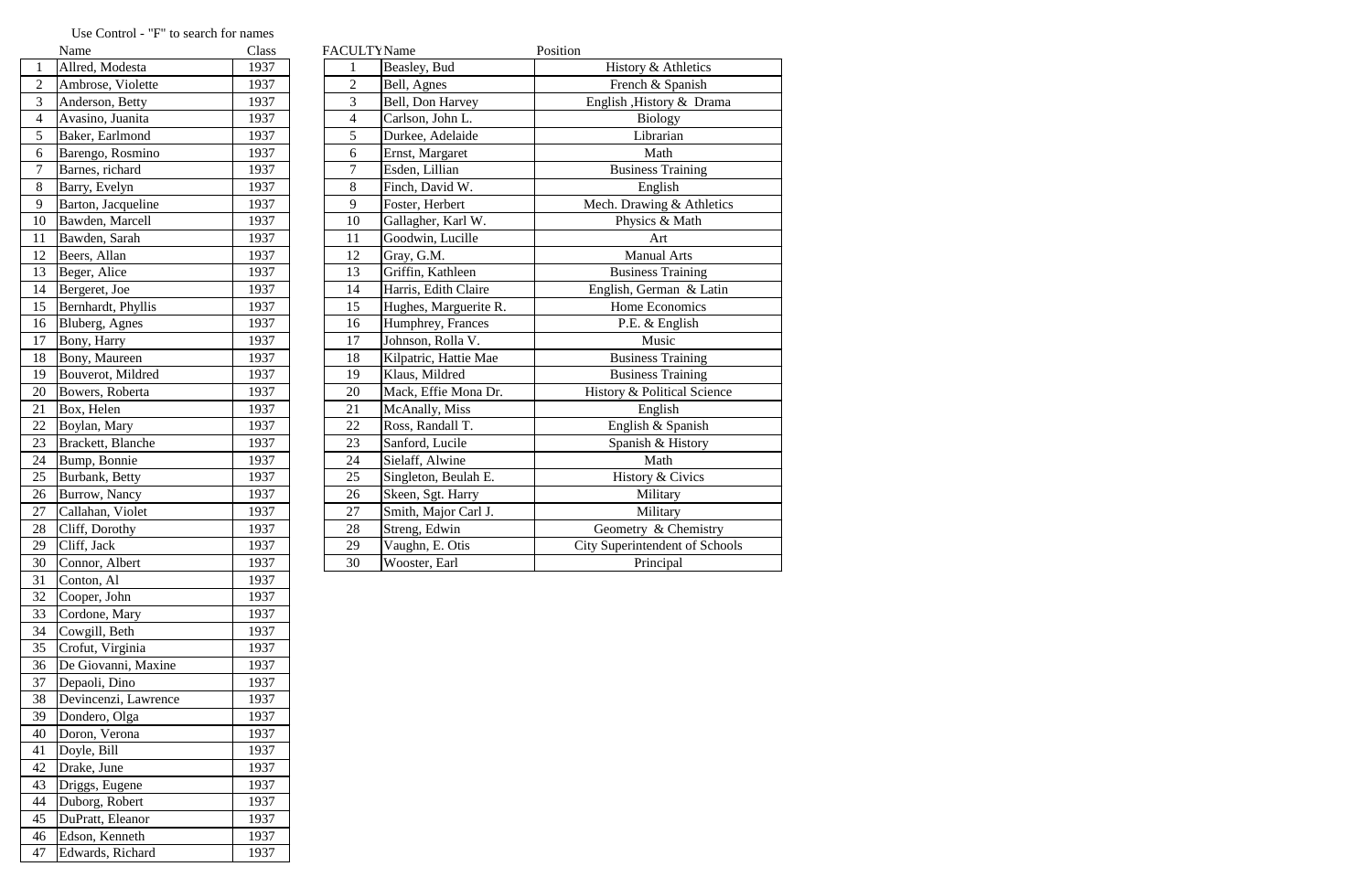| 48 | Edwards, Roger       | 1937 |
|----|----------------------|------|
| 49 | Elcano Benita        | 1937 |
| 50 | Elkins, Dorothy      | 1937 |
| 51 | Eller, Jean          | 1937 |
| 52 | Ereno, Georgia       | 1937 |
| 53 | Fairhurst, Isobel    | 1937 |
| 54 | Fisher, Ida          | 1937 |
| 55 | Flagg, Edna          | 1937 |
| 56 | Foulkes, Harvey      | 1937 |
| 57 | Frazer, Lola         | 1937 |
| 58 | Frey, Josephine      | 1937 |
| 59 | Funkhouser, Preston  | 1937 |
| 60 | Galleron, Clementine | 1937 |
| 61 | Garaventa, Roy       | 1937 |
| 62 | Ghiglieri, Bud       | 1937 |
| 63 | Gibson, Charles      | 1937 |
| 64 | Gill, Ed             | 1937 |
| 65 | Ginocchio, Margaret  | 1937 |
| 66 | Goldsworthy, Eleanor | 1937 |
| 67 | Goldwater, Nonie     | 1937 |
| 68 | Goodin, Wayne        | 1937 |
| 69 | Grady, Dolores       | 1937 |
| 70 | Graves, Ted          | 1937 |
| 71 | Hansen, Dorothy      | 1937 |
| 72 | Hansen, Jessie       | 1937 |
| 73 | Hart, Virgil         | 1937 |
| 74 | Hawkins, June        | 1937 |
| 75 | Hecker, Eleanor      | 1937 |
| 76 | Henderson, Jean      | 1937 |
| 77 | Hill, Sybil          | 1937 |
| 78 | Hines, Elaine        | 1937 |
| 79 | Holcomb, Lois        | 1937 |
| 80 | Hunter, Meta         | 1937 |
| 81 | Isbell, Dorothy      | 1937 |
| 82 | Jameson, Richard     | 1937 |
| 83 | Jaynes, Willena      | 1937 |
| 84 | Jenkins, Charles     | 1937 |
| 85 | Jensen, Dyer         | 1937 |
| 86 | Jensen, Roy          | 1937 |
| 87 | Kannard, Gene        | 1937 |
| 88 | Karrasch, Kern       | 1937 |
| 89 | Kearns, Kenneth      | 1937 |
| 90 | Knouse, Jean         | 1937 |
| 91 | Kocontes, Helen      | 1937 |
| 92 | Kornmayer, Mary      | 1937 |
| 93 | Lamb, Marybeth       | 1937 |
| 94 | Lancaster, Jack      | 1937 |
| 95 | Larson, Doris        | 1937 |
| 96 | Lee, Jack            | 1937 |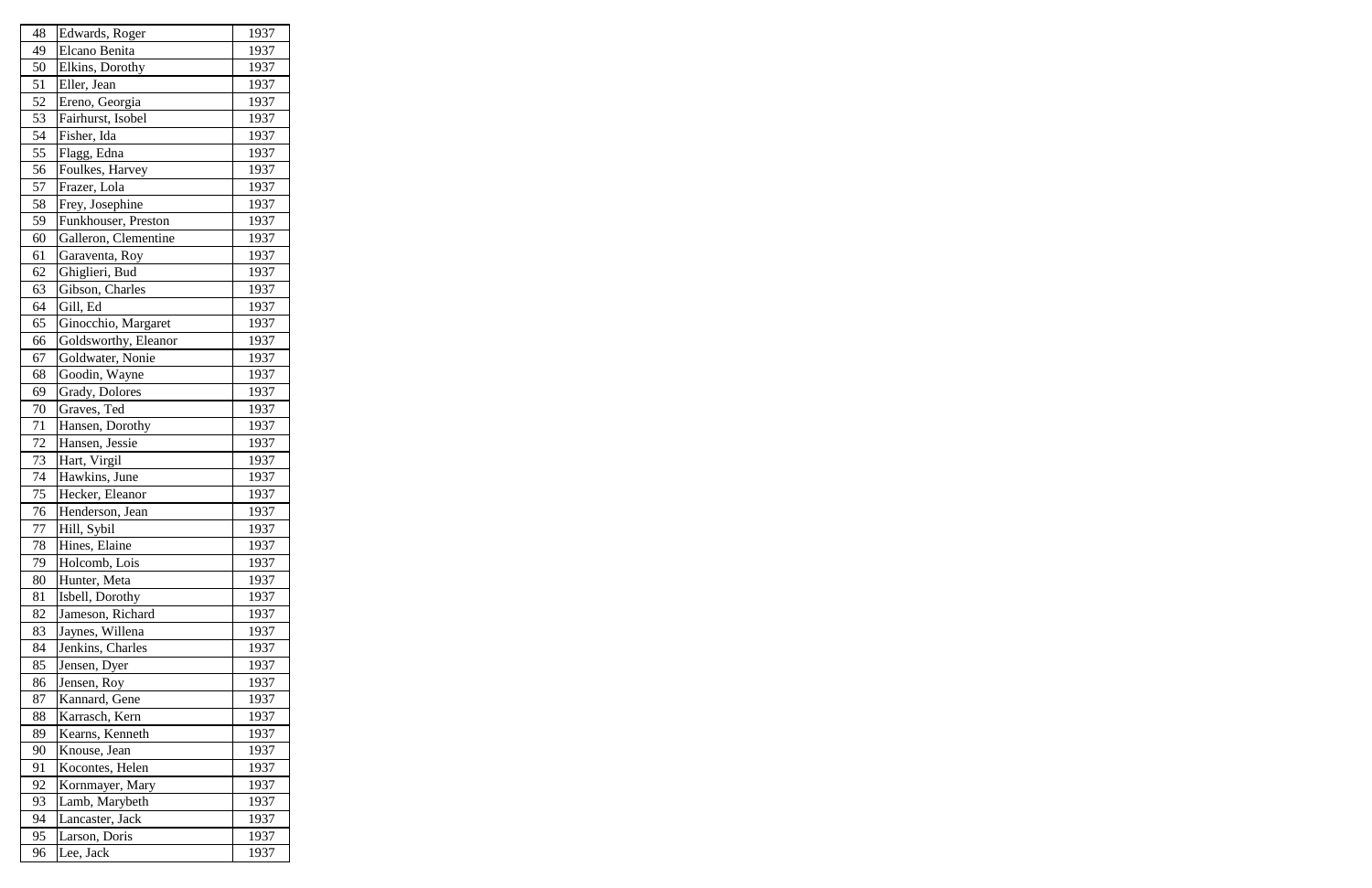| 97  | Leggett, Leslie       | 1937 |
|-----|-----------------------|------|
| 98  | Linder, Bill          | 1937 |
| 99  | Liston, June          | 1937 |
| 100 | Locke, Bob            | 1937 |
| 101 | MacDonald, Elizabeth  | 1937 |
| 102 | Martensen, Ross       | 1937 |
| 103 | Martin, Marjorie      | 1937 |
| 104 | McAllep, Dorothy      | 1937 |
| 105 | McCormack, Betty      | 1937 |
| 106 | McCormack, Gerald     | 1937 |
| 107 | McCulloch, Frank      | 1937 |
| 108 | McDonald, Bill        | 1937 |
| 109 | McIntyre, Fred        | 1937 |
| 110 | McKenna, Betty        | 1937 |
| 111 | McKenzie, Barbara     | 1937 |
| 112 | McKenzie, Mary        | 1937 |
| 113 | McQuerry, Mertice     | 1937 |
| 114 | Morrill, Melvina      | 1937 |
| 115 | Mullen, Myrtle Edna   | 1937 |
| 116 | Munson, Neal          | 1937 |
| 117 | Nannini, Vemi         | 1937 |
| 118 | Nash, Margaret        | 1937 |
| 119 | Nelson, Karen         | 1937 |
| 120 | Newmarker, Lillian    | 1937 |
| 121 | Norris, Catherine     | 1937 |
| 122 | Norris, Rex           | 1937 |
| 123 | Nozu, Lily            | 1937 |
| 124 | O'Neill, Ruth         | 1937 |
| 125 | Oshima, George        | 1937 |
| 126 | Pacini, Thelma        | 1937 |
| 127 | Palmer, Bill          | 1937 |
| 128 | Patten, Vera          | 1937 |
| 129 | Pedersen, Audrey      | 1937 |
| 130 | Perry, Grace          | 1937 |
| 131 | Pfeiffer, Jean        | 1937 |
| 132 | Piazzo, Lincoln{Link} | 1937 |
| 133 | Pieri, Jack           | 1937 |
| 134 | Pincolini, delma      | 1937 |
| 135 | Pincolini, Melba      | 1937 |
| 136 | Plumridge, Charles    | 1937 |
| 137 | Powning, Vernon       | 1937 |
| 138 | Radcliffe, Dorothy    | 1937 |
| 139 | Records, Margaret     | 1937 |
| 140 | Rice, Tom             | 1937 |
| 141 | Rose, John            | 1937 |
| 142 | Rovetti, Marion       | 1937 |
| 143 | Russell, Arla         | 1937 |
| 144 | Sadler, Violet        | 1937 |
| 145 | Schaefer, Gerald      | 1937 |